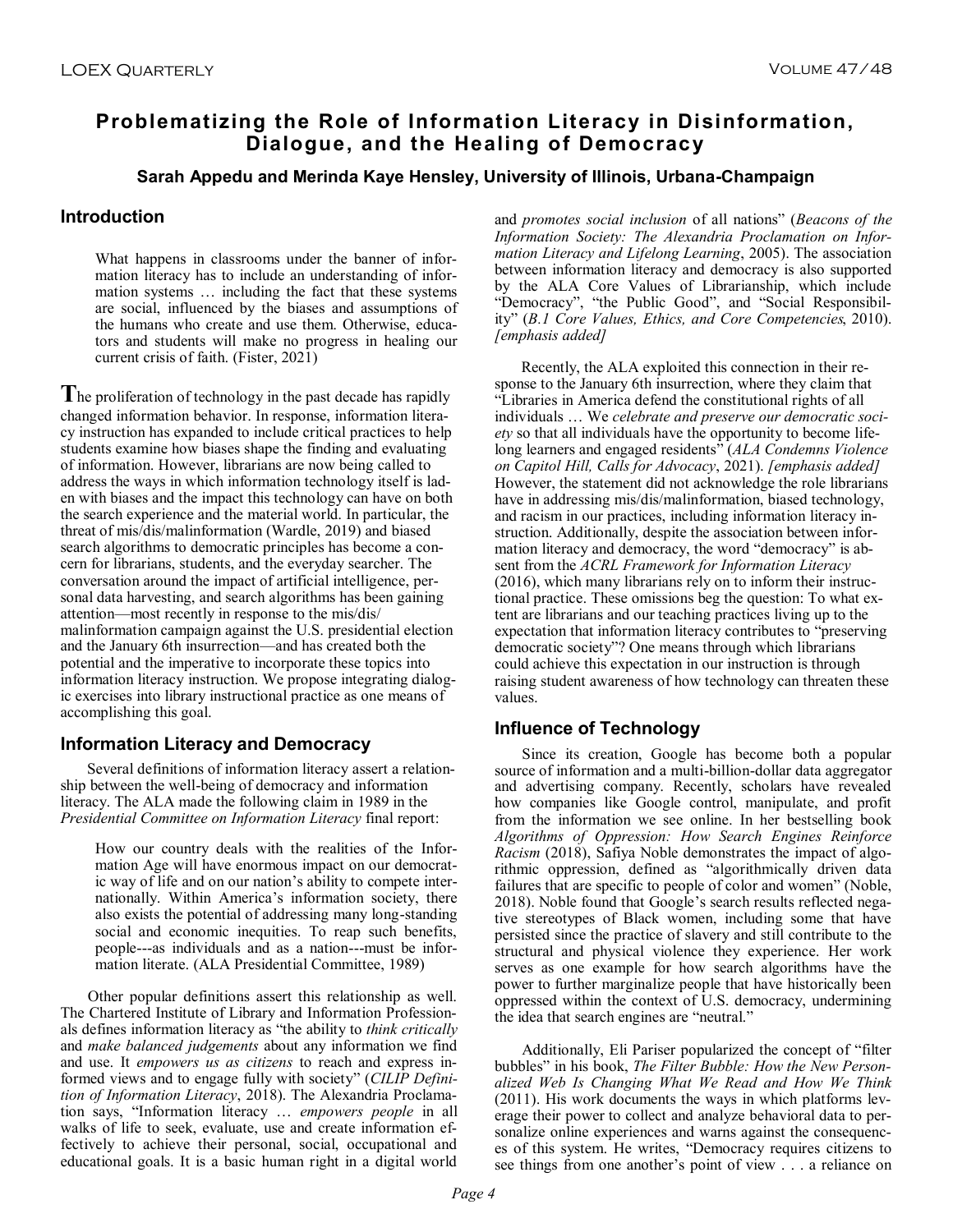shared facts; instead we're being offered parallel but separate universes" (Pariser, 2011). While the actual, demonstrated impact of filter bubbles has been found to be less significant than previously imagined (Dubois & Blank, 2018), the epistemological and cultural challenges that create the perception of alternate realities persist.

Overcoming oppression is necessary to working toward a democracy that allows the equal participation of all people; understanding the capacity of technology to contribute to oppression can reveal the potential for incorporating critical pedagogical practices around this topic into library instruction. Dialogue as a pedagogical tool can serve to both alleviate the impacts of algorithmic oppression and reinforce librarians' commitment to democratic principles.

#### **Dialogue and Critical Pedagogical Practice**

At the core of critical pedagogy, students are taught to question existing social, political and cultural institutions. One method through which librarians incorporate these principles into their instruction is through critical self-reflection, including critical questioning, thinking, and evaluating. The development of the ACRL Framework from the original Standards reflects this commitment, encouraging the use of critical selfreflection throughout the document. For example, each ACRL frame includes dispositions, which "describe ways in which to address the affective, attitudinal, or valuing dimension of learning" (ACRL, 2016). Several of the dispositions require students to engage in some form of critical self-reflection; the frame "Authority is Constructed and Contextual" includes the disposition, "develop awareness of the importance of assessing content with a skeptical stance and with a self-awareness of their own biases and worldview" (ACRL, 2016). While selfreflection is a crucial component of critical information literacy, many of the dispositions are focused on the individual searcher and do not encourage critical engagement with the search infrastructure itself. Dialogue offers a useful schema for demystifying the seemingly passive, neutral search engine and for helping students recognize the potentially anti-democratic nature of information technology.

Radical educators such as Paulo Freire have argued that dialogue raises students' "critical consciousness" so they can participate in co-creating the conditions of liberation needed to overcome their oppression. He also claimed that if students do not become aware of their own exploitation, they will have no choice but to accept their conditions. Even in 1968, Freire was concerned about technology's potential to further reinforce social inequality. He writes, "More and more, oppressors are using science and technology as unquestionably powerful instruments for their purpose: the maintenance of the oppressive order through manipulation and repression" (Freire, 2017, p.34). In an attempt to distinguish between discussion and dialogue, for our purposes, we turn to Nicholas Burbules (1993), who defines dialogue as a more structured activity than discussion. He elaborates that "Dialogue is guided by a spirit of discovery, so that the typical tone of a dialogue is exploratory and interrogative" (Burbules, 1993, p. ?). Engaging students in dialogue requires the instructor to set a tone of reflexive discovery—rather than discussing issues of algorithmic oppression. The latter may be overly complex and difficult to fully cover in a one-shot session, and using exercises that involve dialogue can help students think critically about the search experience within a larger social and technological context.

In his book, *Discussion as a Way of Teaching*, Stephen Brookfield (2012) argues that critical dialogue "remains an indispensable part of democratic education" while alluding to the idea that it "helps people see how their choices can either perpetuate injustice and continue silence or contribute to growth or even emancipation" (Brookfield & Preskill, 2012, p. 8). To address this tension within information literacy instruction, we propose that students should be in active dialogue with the search engine, the results, and the resources with which they interact. Since technology has continued to be used as a means of control, applying the practice of dialogue to our instructional praxis can raise students' awareness of the oppressive forces behind search algorithms and how to navigate them.

#### **Implementing Critical Dialogic Exercises**

There are several ways librarians can introduce and model dialogic exercises in their information literacy instruction. First, librarians may frame the search engine not as a passive, neutral resource but as the other participant in a dialogue about negotiating meaning and finding truth. If searching involves being in dialogue with the search engine, we might pose the problem of a situation where the algorithm "misinterprets" their search and does not produce the results the student had expected, as Noble experienced when she began her research on Google. Critical questions we can ask students to reflect on include:

- Whose worldview does the search engine represent?
- How is it similar or different from your own?
- How did the search engine decide which sources to include?
- How would you try to get the search engine to show you what you wanted?

These questions can reveal how search engines do not merely "misinterpret" search terms but are informed by particular worldviews and values. Framing the search process as a dialogue highlights the subjective nature of search results and the power of algorithms to control our understanding of the conversation.

Students may also consider the results themselves as being in dialogue with one another. While the sources are represented as "information," often in the form of text, they are all created by people and exist within a social and economic context. For example, we may ask students to think about why the results are ordered in the way they are, including the impact of sponsored results and page ranking, and how that shapes their perceptions of the broader conversation around their search topic and which participant's voice is most important. Framing the results as in dialogue with one another also allows students to consider the point of view of each source's creator, how they may be similar or different, and what factors may inform each of their perspectives. After addressing the biases within the platform and among the sources' creators, we can then ask students to consider what perspectives they are bringing to the dialogue and how their biases may impact which result they select first, which they trust the most, and to what extent they will allow that source to influence their opinions. Some questions we might ask students throughout this exercise include: